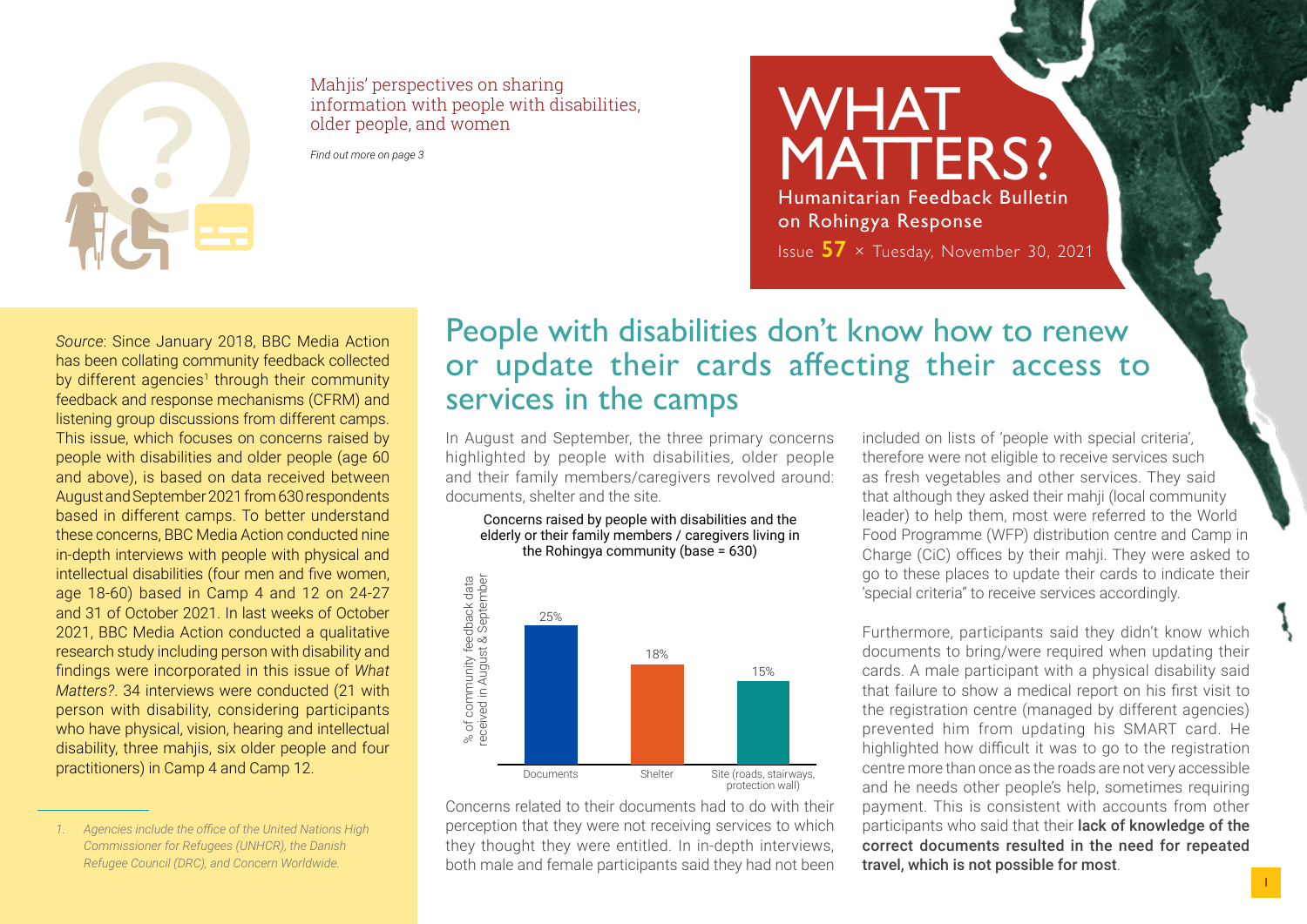Participants said that, as moving around the camp is challenging for them, they send their family members to receive relief items or to update their cards on their behalf. The family members interviewed raised similar concerns about people with disabilities given the poor condition of roads and stairs.

#### **Participants need their shelters repaired – there are concerns about landslides.**

In both community feedback and in-depth interviews, participants talked about their struggles with shelter. Many mentioned they needed shelter kits or additional materials to repair their shelters. They pointed out that the kits they receive are not sufficient to repair their shelters.

I did not get any shelter kit in the last two years. My shelter got damaged after the heavy rain. I asked for bamboo to repair my shelter. But the bamboo provided by the agencies are not enough for me."

> – Rohingya male with a physical disability, 48, Camp 12

Participants said their shelters were damaged due to heavy rain. They have voiced their concerns with mahji and volunteers, but they are yet to receive help.

Some participants mentioned that as their shelters are built on hills, they are worried shelter will collapse due to landslides. Moreover, people said they wanted repairs done to protection walls, to strengthen their shelters and ensure they are safe in case of a landslide.

Agencies base their shelter material distribution on which beneficiaries' shelters are most in need of repair. As people in the community are not aware of the criteria they feel their personal needs are not being met.

### **Nature of the infrastructure limits the mobility of the people with disabilities and the elderly**

Participants said poorly maintained pathways and stairs are limiting their ability to move around the camps. They said they fear they might get hurt if they use the poor roads and stairs, which would worsen the already difficult situation in which they live. For some participants, the fear of traveling long distances using poorly paved pathways stops them from lodging a complaint or giving feedback about the SMART card.

I do not go out of my shelter even to collect water. Because the water tap is far away from my shelter and roads are not good. I must cross bricks and large stairs to get to the water source. My husband and neighbour help me with that. I am scared that if I fall down, I might get hurt and will not be able to do my regular activities like cooking and taking care of my child."

> – Rohingya female with a physical disability, 35, Camp 4

Participants said they inform the mahji of their problems (food relief, card related and other issues) since it is hard for them to go anywhere and because they don't know who to go to about the difficulties they face. Since the COVID-19 pandemic started, volunteers/ NGO staff rarely visit them in the camps, they rely on their mahji to solve any problems.

Apart from the mahji, participants said they speak with volunteers/non-government organisation (NGO) staff in the camp who visit them in their homes. Participants said that often volunteers/NGO staff could not give answers or provide useful or relevant information to the queries person with disability had. Participants also said that, sometimes few volunteers/NGO staff misbehaved with them telling that "is not their job".

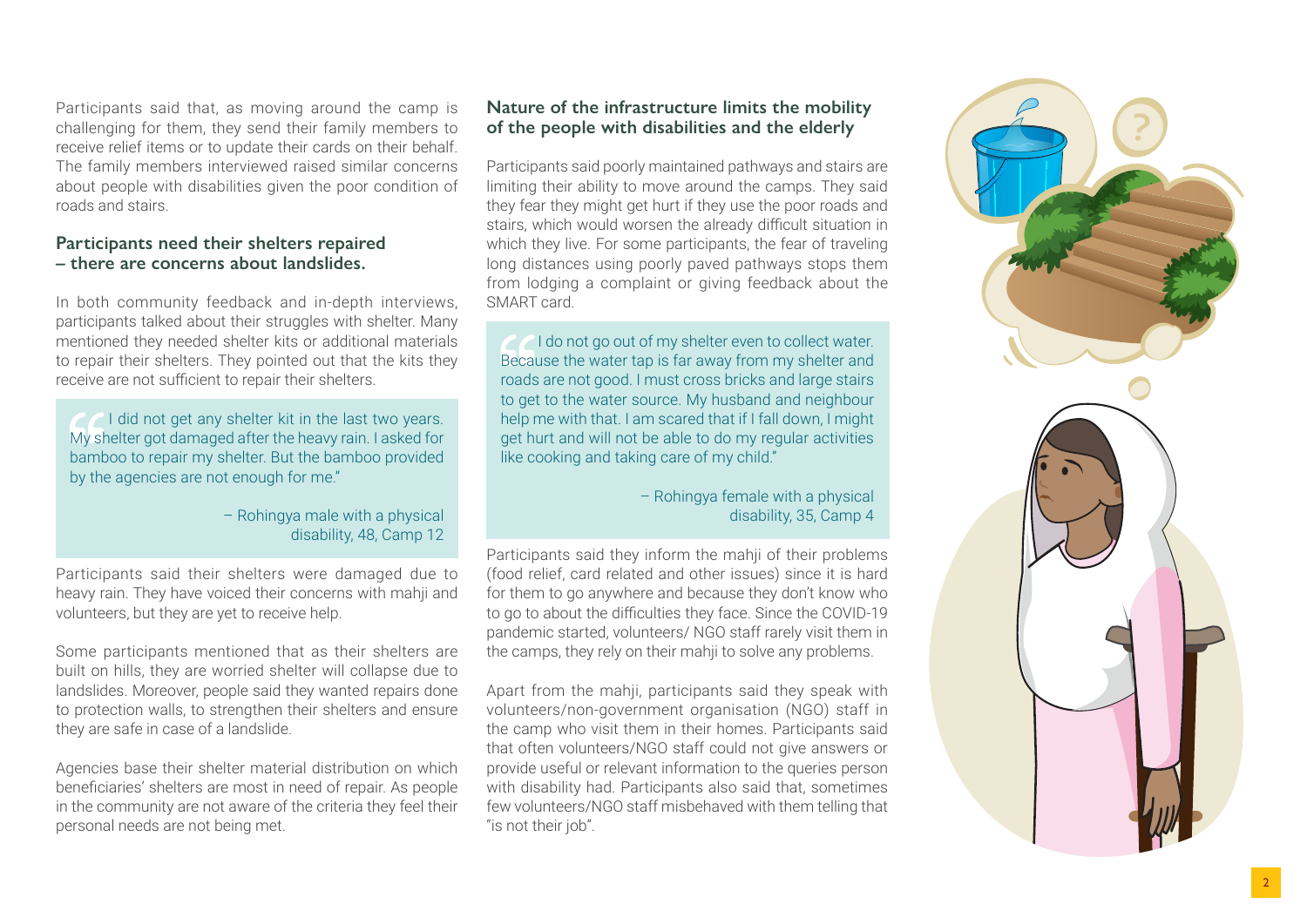# **Mahjis' perspectives on sharing information with people with disabilities, older people, and women**

In the camps, mahiis play a central role in getting information to community members, acting as a bridge between NGOs and the authorities, and the community. TWB spoke to mahjis from five camps to explore their experiences and perspectives of sharing information in the camps, particularly with older people, people with disabilities and women.

#### **Some mahjis face challenges understanding information they receive**

The mahjis interviewed mostly share information at mosques on Fridays when community members gather for Friday prayers, at community meetings and sometimes through loudspeakers or miking. All the mahjis interviewed predominantly receive information to share with the community from NGOs and CiCs, but also sometimes from the police, army and other mahjis. They share information on a variety of topics, with food distribution, Covid-19 and Water, Sanitation and Hygiene (WASH) the most common. Six mahjis said they normally receive information in Rohingya, two said in Bangla and one said in both Bangla and Rohingya. Two of the three who report regularly receiving information in Bangla face challenges understanding the information.

 Sometimes it's difficult to understand information given by CICs and NGOs because they speak in Bangla."

– Imam, Camp 2W

#### **Mahjis want to receive more information to share with the community**

Five of the mahjis feel they do not have access to the information they need for the community. All want more information about the situation in Myanmar and updates on the repatriation process, which community members often ask them about. All the mahjis interviewed want to receive more information to share with the community, including information about repatriation, WASH, social cohesion, and disaster preparedness.



*Source*: To understand mahjis' information and language perspectives and needs, Translators without Borders (TWB) conducted interviews over the phone with nine mahjis working in camps 1E, 1W, 2W, 5, 26 and Nayapara registered camp. The interviews took place in November 2021.

#### **Not all mahjis think people with disabilities, older people, and women face challenges accessing information**

Six of the nine mahjis interviewed recognise that some people in the community face added challenges accessing information. They identified older people, people with disabilities and widows, as well as women more broadly, as people with reduced information access due to their limited movement outside the home. Five of the mahijs said they face challenges getting information to these community members. While making home visits enables them to reach many of those who cannot come to them for information, they said they are unable to visit everyone.

We are not able to do home visits all the time, so it's difficult for us to get the information to people who have limited mobility or people who mostly stay at home."

– Imam, Nayapara registered camp

 Women can't go outside of the house. If a man gets five pieces of information, a woman will get two pieces of information because they always stay at home."

– Imam, Camp 1E